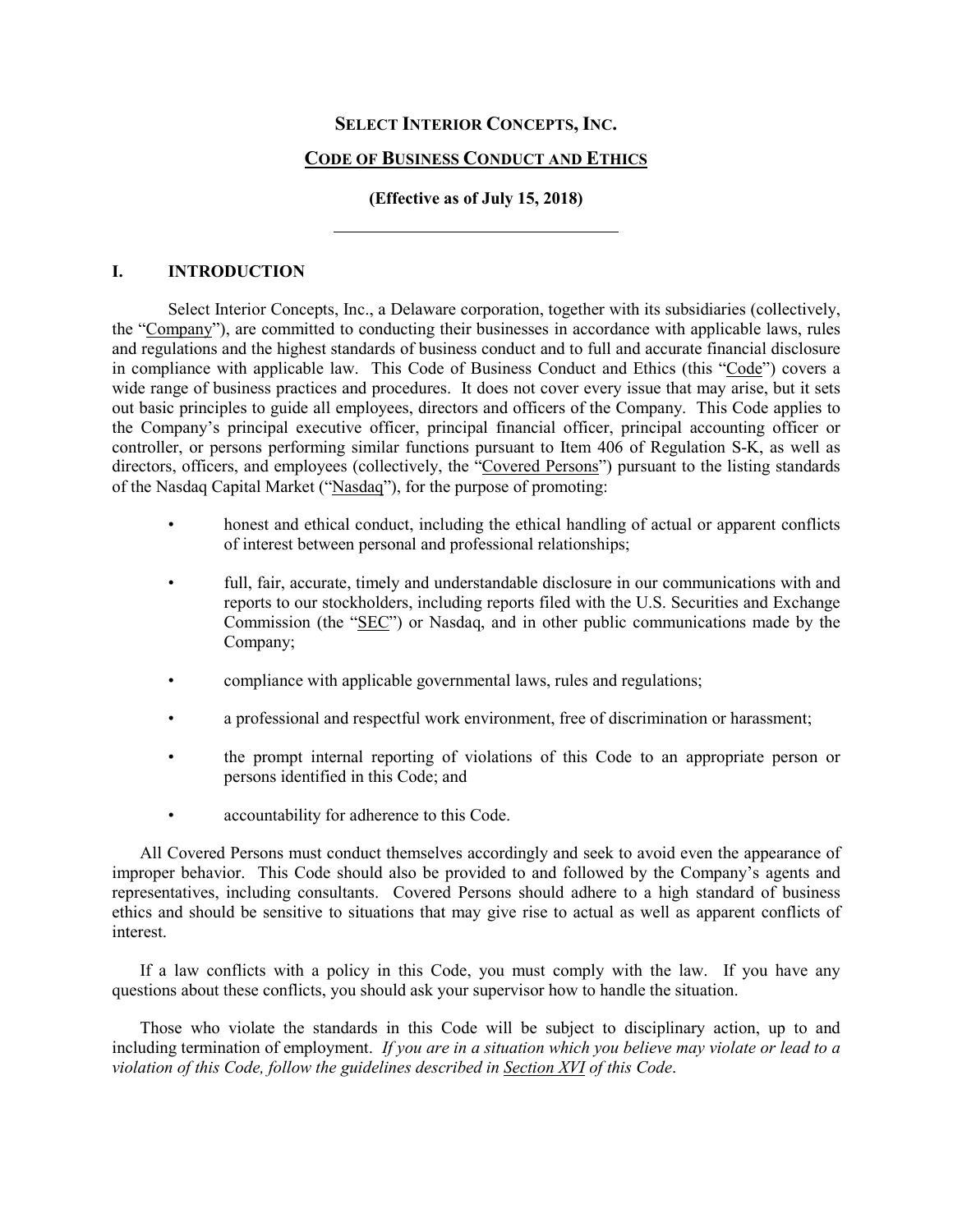## **II. COMPLIANCE WITH LAWS, RULES AND REGULATIONS**

Obeying the law, both in letter and in spirit, is the foundation on which the Company's ethical standards are built. All Covered Persons must respect and obey the laws of the cities, states and countries in which the Company operates. Although not all Covered Persons are expected to know the details of these laws, every Covered Person is expected to be familiar with the basic legal requirements that apply to his or her duties on the job. Consequently, each of us must familiarize ourselves with the laws, regulations, and Company policies that apply to our work by participating in on-the-job training, reviewing applicable Company policies, reviewing and attesting to this Code. You are encouraged to ask questions at any time of our managers, the Company's Privacy Officer (as described in Section XIX of this Code, the "Privacy Officer"), the Company's Human Resources Department ("Human Resources"), and others having special expertise. Whenever in doubt about your legal obligations or the appropriateness of your conduct, you are expected to ask your supervisor, the Privacy Officer, or a department head for instruction or advice. Ignorance of the law or this Code can result in severe consequences and is not an excuse or defense to a violation of applicable law or of this Code.

If requested, the Company will hold information and training sessions, in addition to sessions regularly scheduled, to promote compliance with laws, rules and regulations, including insider-trading laws.

# **III. DISCLOSURE**

The Company strives to ensure that the contents of and the disclosures in any reports and documents that the Company files with the SEC and other public communications shall be full, fair, accurate, timely and understandable in accordance with applicable disclosure standards, including standards of materiality, where appropriate. You must:

- not knowingly misrepresent, or cause others to misrepresent, facts about the Company to others, whether within or outside the Company, including to the Company's independent registered public accountants, governmental regulators, self-regulating organizations and other governmental officials, as appropriate; and
- in relation to your area of responsibility, properly review and critically analyze proposed disclosure for accuracy and completeness.

In addition to the foregoing, the Chief Executive Officer (the "CEO") and Chief Financial Officer (the "CFO") of the Company and each subsidiary of the Company (or Covered Persons performing similar functions), and each other Covered Person that typically is involved in the financial reporting of the Company must familiarize himself or herself with the disclosure requirements applicable to the Company as well as the business and financial operations of the Company.

You must promptly bring to the attention of the CEO, the CFO, the Chairman of the Company's Board of Directors (the "Board"), or the Chairman of the Audit Committee of the Board any information you may have concerning (i) significant deficiencies in the design or operation of internal and/or disclosure controls that could adversely affect the Company's ability to record, process, summarize and report financial data, or (ii) any fraud that involves management or other employees who have a significant role in the Company's financial reporting, disclosures or internal controls.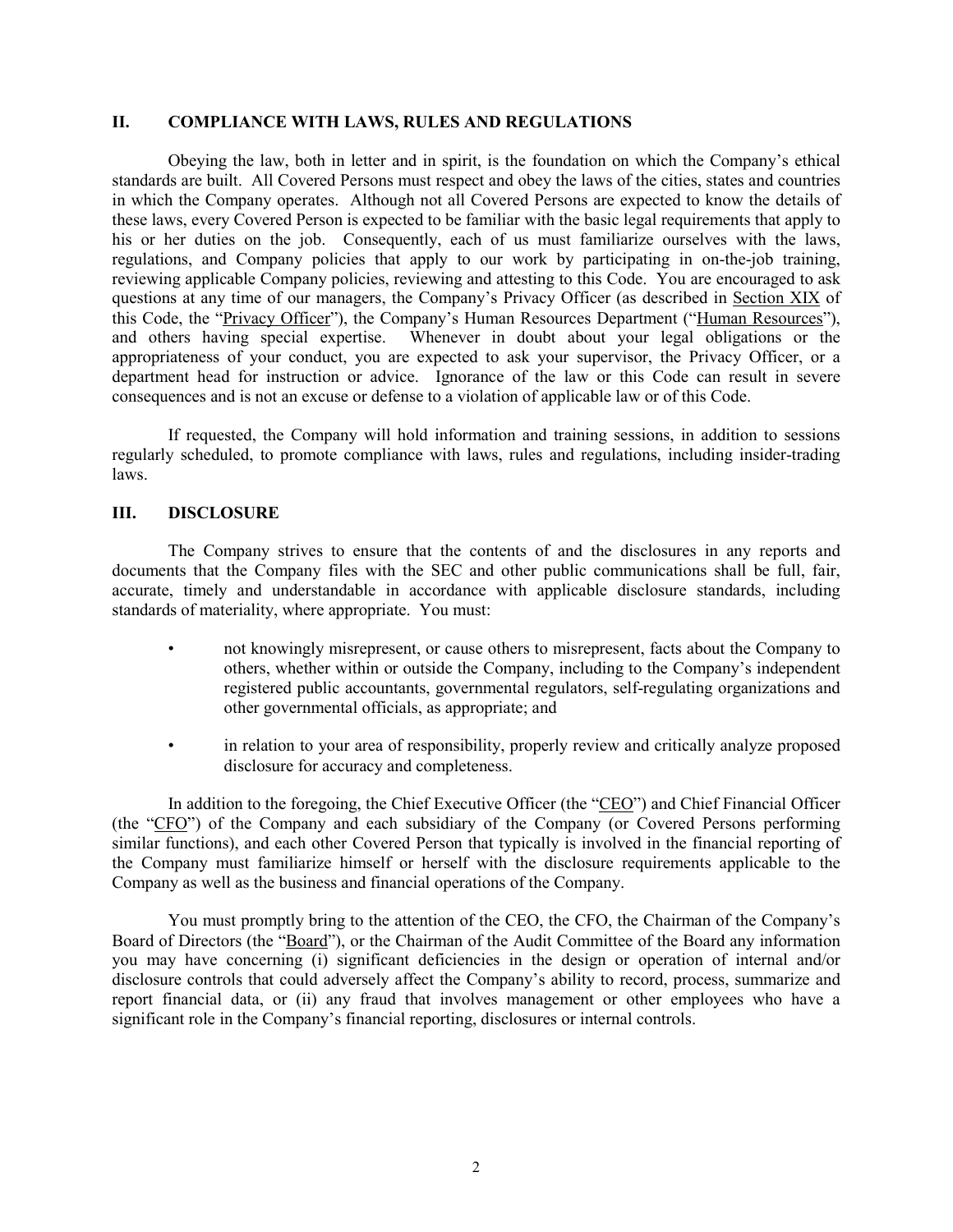# **IV. CONFLICTS OF INTEREST**

A "conflict of interest" exists when a person's private interest interferes, or appears to interfere, in any way with the interests of the Company. A conflict situation can arise when a Covered Person takes actions or has interests that may make it difficult to perform his or her Company work objectively and effectively. Conflicts of interest may also arise when a Covered Person, or members of his or her family, receives improper personal benefits as a result of his or her position in the Company. Loans to, or guarantees of obligations of, Covered Persons and their family members may create conflicts of interest. In addition, some of the more common conflicts, from which Covered Persons should refrain, include, but are not limited to:

- Accepting personal gifts, other items of value, or entertainment from competitors, customers, suppliers or potential suppliers that could be interpreted as excessive (i.e., exceeding \$75 in total value);
- Working or volunteering for a competitor, supplier or customer;
- Engaging in self-employment (regardless of whether you receive compensation) in competition with the Company;
- Using proprietary or confidential Company information for personal gain or to the Company's detriment, or for any reason other than approved Company business;
- Borrowing from or lending to any individuals representing organizations which are clients, customers, potential clients or customers, suppliers or vendors of the Company;
- Having a direct or indirect financial interest in or relationship with a competitor, customer or supplier, except that ownership of less than one percent  $(1%)$  of the publicly traded stock of a corporation will not be considered a conflict;
- Developing a personal (i.e., beyond mere friendship) relationship with a subordinate employee of the Company that might interfere with the exercise of impartial judgment in decisions affecting the Company or any employees of the Company;
- Using Company assets or labor for personal use;
- Acquiring any interest in property or assets of any kind for the purpose of selling or leasing it to the Company; or
- Committing the Company to, or representing to any third-party that the Company will, provide financial or other support to any outside activity or organization without prior written consent of the appropriate Company representative.

It is almost always a conflict of interest for a Covered Person to work simultaneously for a competitor, customer or supplier. You are not allowed to work for a competitor as a consultant or board member, unless it is otherwise approved by the Board. The best policy is to avoid any direct or indirect business connection with the Company's customers, suppliers or competitors, except on the Company's behalf.

If a Covered Person or someone with whom a Covered Person has a close relationship (a family member, spouse or close companion) has a financial or employment relationship with a competitor,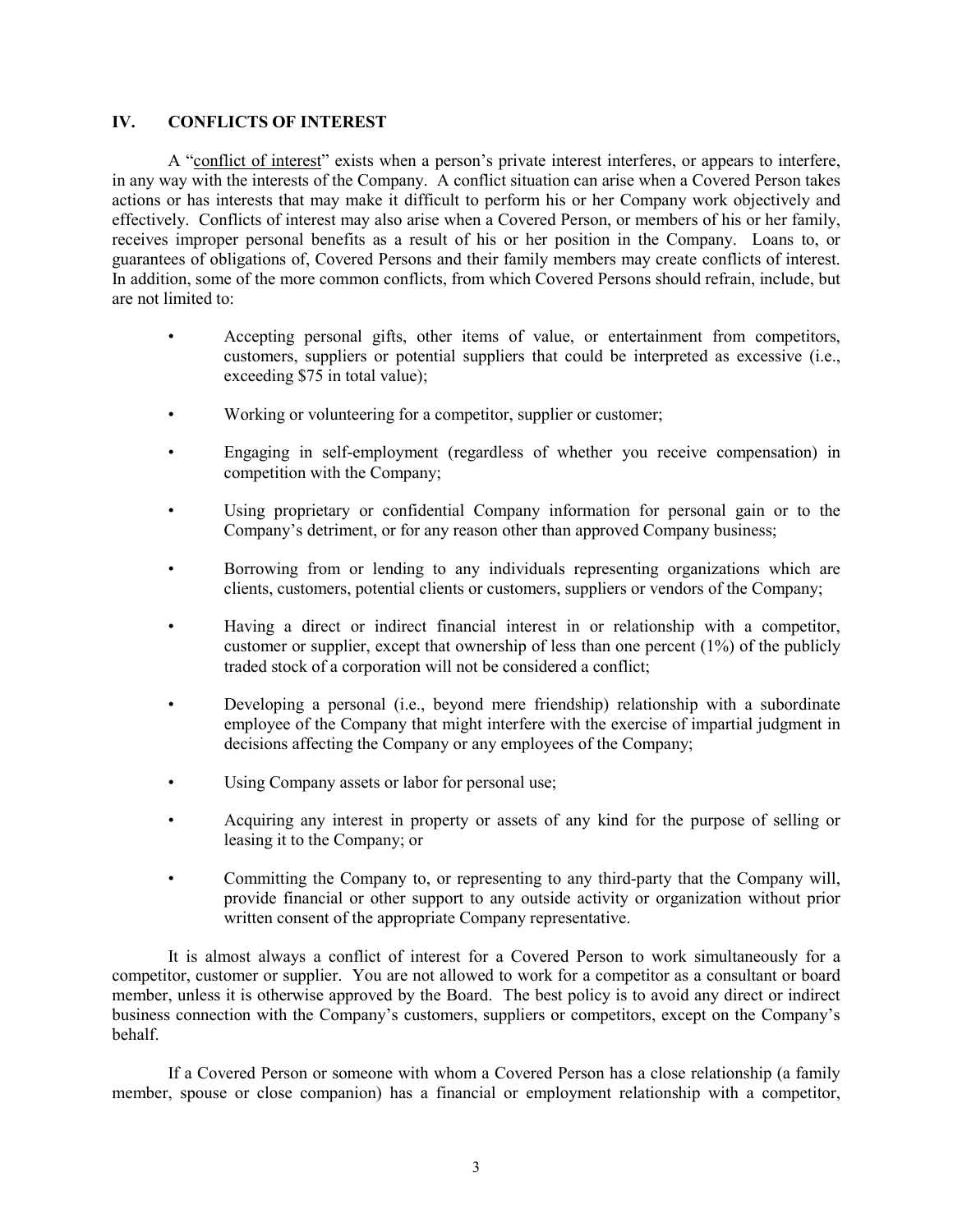customer or supplier, the Covered Person must disclose that fact in writing to their supervisor, manager or other appropriate personnel and to Human Resources on the Attachment to Acknowledgement of Code and Certification Form, attached as Exhibit II hereto. Covered Persons should be aware that if they enter into a personal relationship with a subordinate Covered Person or with a Covered Person of a competitor, customer or supplier a conflict of interest may exist, which requires full disclosure to the Company. In such a case, the Company has the right to take such action as it deems appropriate to protect the legitimate business interests of the Company.

Conflicts of interest are prohibited as a matter of Company policy, except under guidelines approved by the Board. Conflicts of interest may not always be clear-cut, so if you have a question, you should consult with higher levels of management. Any Covered Person who becomes aware of a conflict or potential conflict should bring it to the attention of a supervisor, manager or other appropriate personnel or consult the procedures described in Section XVI of this Code.

### **V. INSIDER TRADING**

The U.S. federal securities laws are built on the premise that a purchaser and a seller of securities should have equal access to important information regarding the company whose securities they are trading. Consequently, federal securities laws forbid an investor from purchasing or selling securities based upon inside information not available to the other party.

The consequences of insider trading violations can be severe. Covered Persons who trade on inside information, or who communicate (or tip) this information to others so that they may trade on it, may face a civil penalty of up to three times the profit gained (or loss avoided), a substantial criminal fine and a jail term of up to twenty years. Additionally, if the Company or its senior officers do not take appropriate steps to prevent a Covered Person from insider trading, the Company may also face severe legal consequences, including, among other things, substantial criminal penalties.

The following is intended to provide a summary of certain provisions of the Insider Trading Policy adopted by the Board, effective as of July 15, 2018 (the "Insider Trading Policy"), and should be read in conjunction with such policy. You are required to familiarize yourself with all terms of the Insider Trading Policy, in addition to this Code. The summary below touches only on some of the issues presented in the Insider Trading Policy and does not purport to replace such policy nor excuses you from abiding by all its terms and restrictions.

### (a) Policy Statement

Covered Persons who have material, non-public (*i.e.*, inside) information about the Company must not buy or sell Company securities until a reasonable time after the inside information has been publicly disclosed. The Insider Trading Policy only allows you to trade in Company securities during certain designated periods, known as "Trading Windows," and also requires you to obtain prior clearance from the Company's General Counsel (the "General Counsel") if the Company has appointed one, or alternatively, the CFO, before engaging in any trades in Company securities. You also must not disclose inside information to others outside the Company until a reasonable time after the information has been publicly disclosed.

In addition, it is never appropriate for you to advise others to buy or sell Company securities, and you are prohibited from doing so while in possession of any material inside information.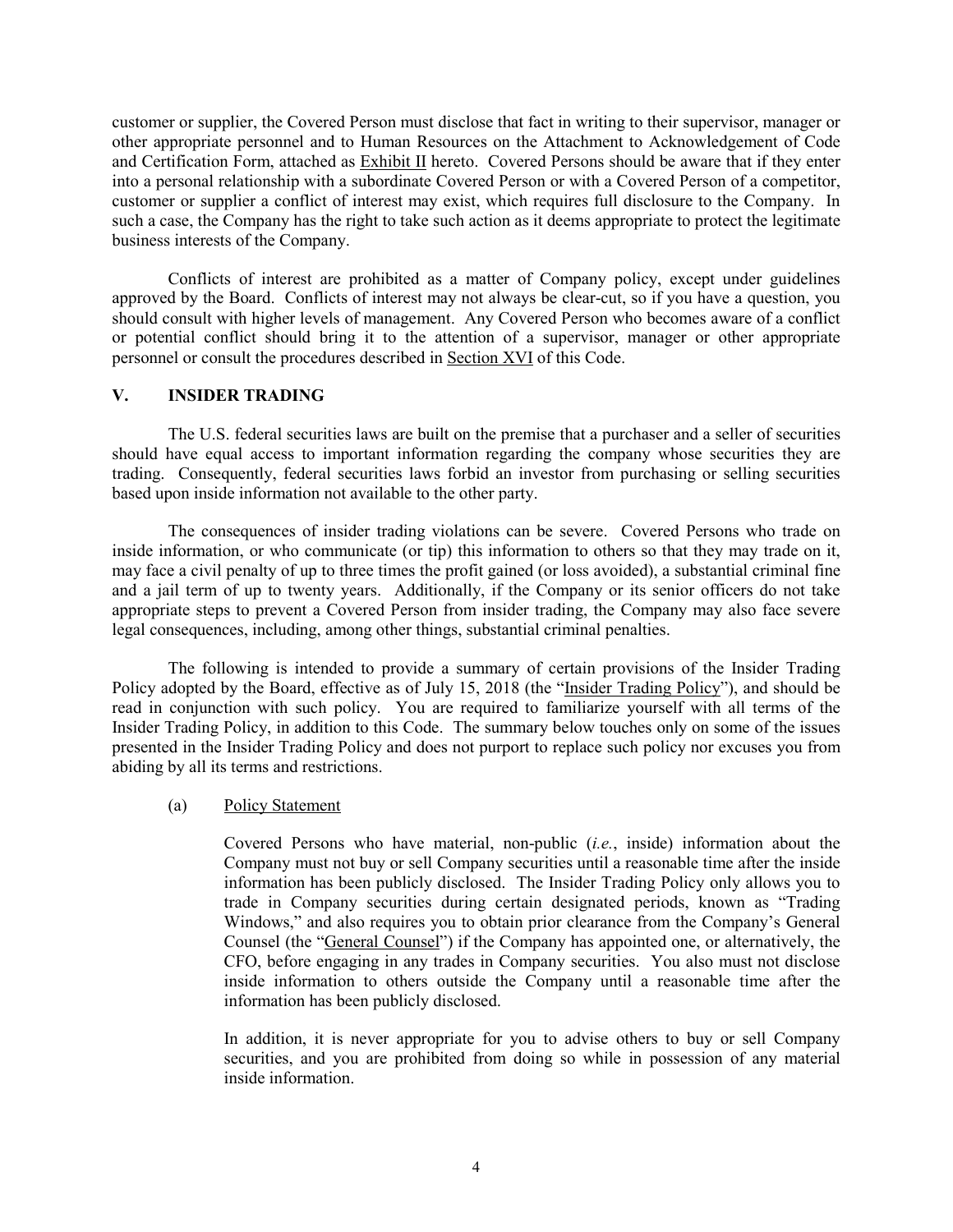The Company further prohibits any Covered Person to sell 'short' Company securities, or engage in other transactions where the person will earn a profit based on a decline in the Company's stock price.

The Company also prohibits all Covered Persons from engaging in any speculative trading involving Company securities, including purchasing or selling 'put' options, 'call' options or other publicly-traded options or derivatives on Company securities.

These rules also apply to the use of material, non-public information about other companies (including, for example, the Company's clients, competitors and potential business partners).

In addition to you, these rules apply to your spouse, children and any other family members living with you in your household.

- (b) Further Explanation
	- 1. **What is inside information?** Inside information is material information about a company, including the Company, that has not been publicly disclosed.
	- 2. **What information is material?** Information is material if there is a likelihood that a reasonable investor would consider it important in making an investment decision to purchase, sell or hold securities. It includes any information that could reasonably affect the price of a security and may be either positive or negative information. Examples of information that may be material include, among others, financial results or projections; proposed mergers, acquisitions or other changes in assets or business; events regarding the Company's securities, such as redemption, changes in dividends or stock splits; changes in customary earnings trends, and information relating to the Company's products, services, intellectual property or research and development efforts; developments regarding our partners, agents, distributors or customers; changes in senior management, key personnel or the Board; and litigation'.
	- 3. **What information is non-public?** Information is non-public until the time it has been effectively disclosed to the public. Effective disclosure generally occurs when information is included in a press release, is revealed during a conference call to which the general public has been invited to participate or is included in the Company's public filings with the SEC. Under certain circumstances, effective disclosure may occur by other means.
	- 4. **What is a reasonable waiting period before purchases and sales can be made?** The investing public must have sufficient time to analyze and absorb the information that has been disclosed before those possessing previously nonpublic information can trade. For matters disclosed in a Company's press release or conference call, a good rule of thumb is that purchases and sales can be made beginning two (2) full trading days after the disclosure. In any event, all Covered Persons are prohibited from carrying out any trades in Company securities (save for certain exempt transactions such as exercise of stock options without sale of the underlying stock) other than within the quarterly Trading Window set out in the Insider Trading Policy, and only after seeking and obtaining pre-clearance for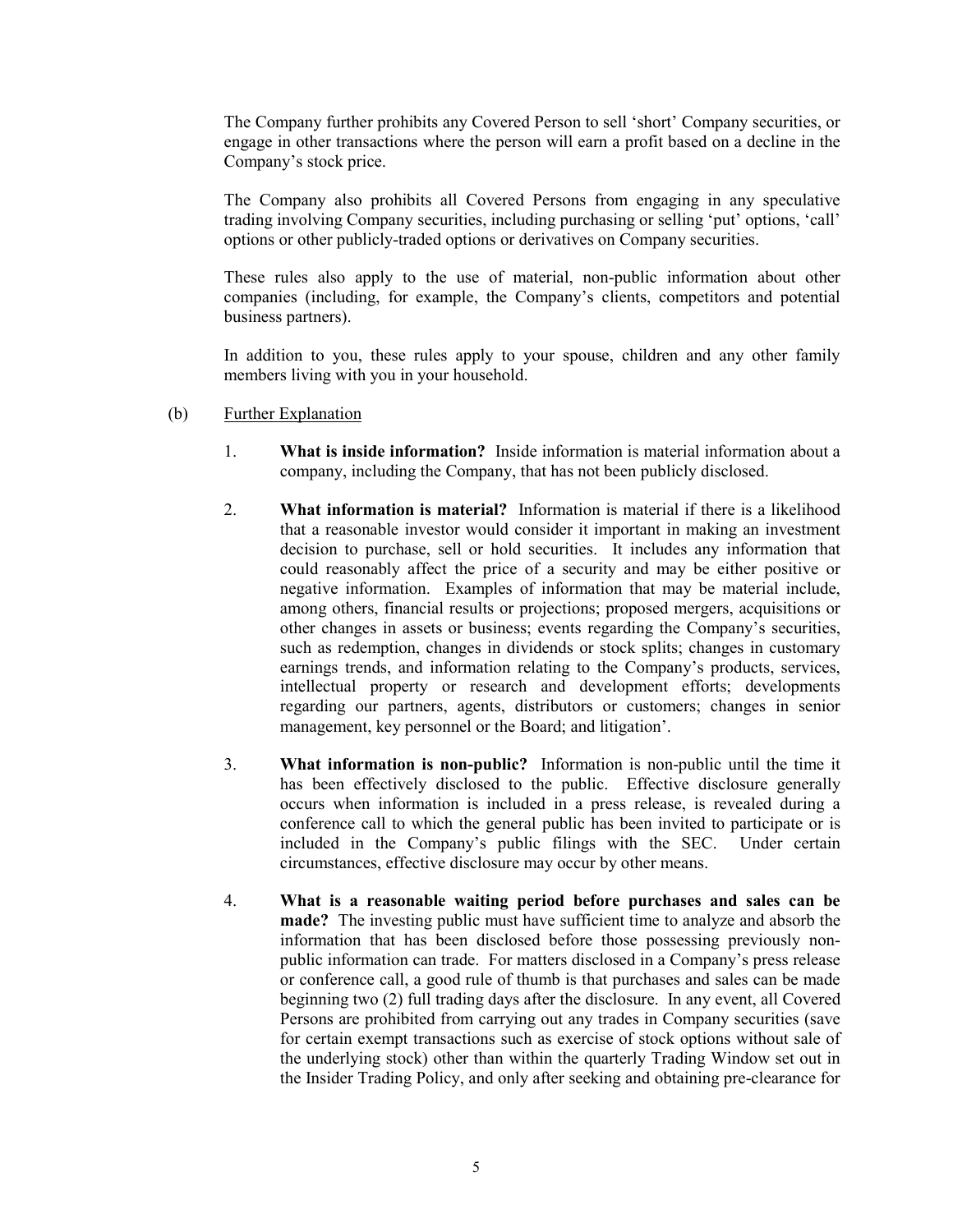the trade from the General Counsel, if the Company has appointed one, or alternatively, the CFO.

- 5. **What transactions are prohibited?** A Covered Person who has inside information about the Company or another company is prohibited from: (a) trading in the Company's or the other company's securities (including derivative securities such as put and call options); (b) having others trade in the Company's or the other company's securities for his or her benefit; and (c) disclosing the inside information to (or tipping) anyone else who might then trade. These prohibitions apply during Trading Windows as well, and continue for as long as the information remains material and non-public, including after termination for any reason of the Covered Person's employment or other relationship with the Company.
- 6. **What transactions are allowed?** A Covered Person who has inside information about the Company may, nonetheless, usually exercise the Company's stock options for cash (but may not sell the option shares he or she receives upon the exercise). These cash option exercises purchases are allowed because the other party to the transactions is the Company itself, and because the option exercise purchase price does not vary with the market, but, rather, is fixed in advance under the terms of the option plan. You may also engage in "net exercises" (as defined in the Insider Trading Policy) and have the Company withhold shares to satisfy your tax obligations without violating the Insider Trading Policy. You should contact the General Counsel, if the Company has appointed one, or a member of the Company's legal department (the "Legal Department"), or alternatively, the CFO, with any questions.
- (c) Blackout Period for Trading in the Company Securities

In addition to the Company's general Insider Trading Policy, which is summarized above, the Company may institute from time to time blackout periods during which Covered Persons will be precluded from trading in Company securities. The General Counsel, if the Company has appointed one, or alternatively, the CFO, will typically be responsible for implementing such practices.

## **VI. CORPORATE OPPORTUNITIES**

Covered Persons are prohibited from taking for themselves personally opportunities that are discovered through the use of corporate property, information or position without the consent of the Board. No Covered Person may use corporate property, information or position for improper personal gain, and no employee may compete with the Company directly or indirectly. Covered Persons owe a duty to the Company to advance its legitimate interests when the opportunity to do so arises.

# **VII. COMPETITION AND FAIR DEALING**

The Company seeks to outperform its competition fairly and honestly. Stealing proprietary information, possessing trade secret information that was obtained without the owner's consent, or inducing such disclosures by past or present employees of other companies is prohibited. Each Covered Person should endeavor to respect the rights of and deal fairly with the Company's customers, suppliers, competitors and employees. No employee, officer or director should take unfair advantage of anyone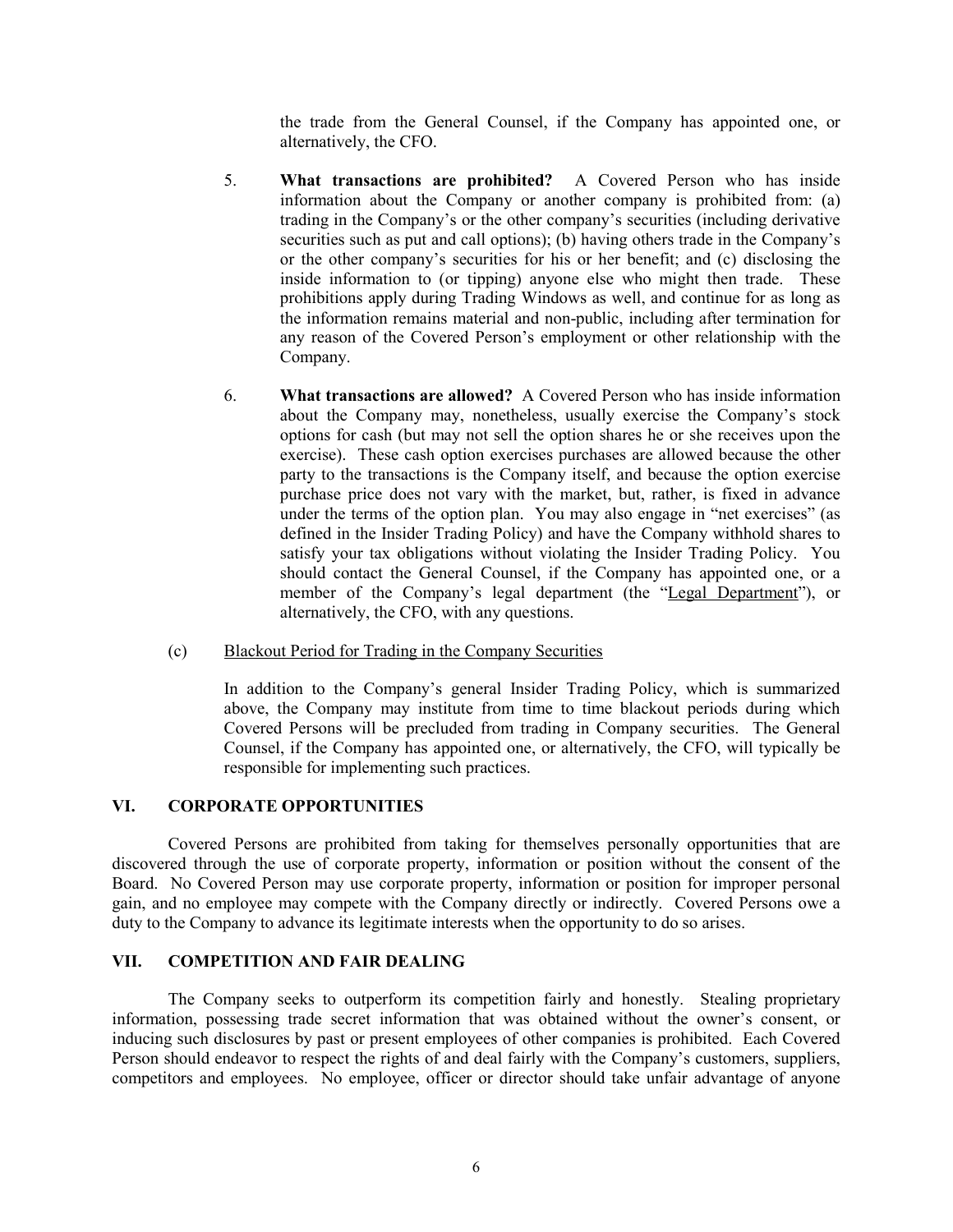through manipulation, concealment, abuse of privileged information, misrepresentation of material facts, or any other intentional unfair-dealing practice.

The purpose of business entertainment and gifts in a commercial setting is to create good will and sound working relationships, not to gain unfair advantage with customers. No gift or entertainment should ever be offered, given, provided or accepted by any Covered Person, family member of an employee or agent unless it: (i) is not a cash gift, (ii) is consistent with customary business practices, (iii) is not excessive in value, (iv) cannot be construed as a bribe or payoff and otherwise complies with the Company's Anti-Corruption Policy (the "Anti-Corruption Policy"), and (v) does not violate any laws or regulations. Please discuss with your supervisor any gifts or proposed gifts which you are not certain are appropriate.

## **VIII. DISCRIMINATION AND HARASSMENT**

The diversity of the Company's employees is a tremendous asset and every employee is entitled to fair and respectful treatment by his or her managers, subordinates and peers. The Company is firmly committed to providing equal opportunity in all aspects of employment and will not tolerate discrimination or harassment of any sort on the basis of race, religion, national origin, sex, sexual orientation, disability, age, military status, or any other basis prohibited by law.

In addition, the Company will fully observe its obligations under all laws and regulations designed to protect the rights of its employees. Covered Persons are required to familiarize themselves with policies that the Company has adopted concerning equal employment opportunity, workplace conduct and sexual and other harassment to ensure your compliance with these legal requirements.

# **IX. HEALTH AND SAFETY**

The Company strives to provide each employee with a safe and healthy work environment. Each Covered Person has responsibility for maintaining a safe and healthy workplace for all employees by following safety and health rules and practices and reporting accidents, injuries and unsafe equipment, practices or conditions.

Violence and threatening behavior are not permitted. Covered Persons should report to work in condition to perform their duties, free from the influence of illegal drugs or alcohol. The use of illegal drugs in the workplace will not be tolerated.

# **X. RECORD-KEEPING**

The Company requires honest and accurate recording and reporting of information in order to make responsible business decisions. For example, only the true and actual number of hours worked should be reported.

Many Covered Persons regularly use business expense accounts, which must be documented and recorded accurately. If you are not sure whether a certain expense is legitimate, ask your supervisor or your controller.

All of the Company's books, records, accounts and financial statements must be maintained in reasonable detail, must appropriately reflect the Company's transactions and must conform both to applicable legal requirements and to the Company's system of internal controls. Unrecorded or "off the books" funds or assets should not be maintained unless permitted by applicable law or regulation.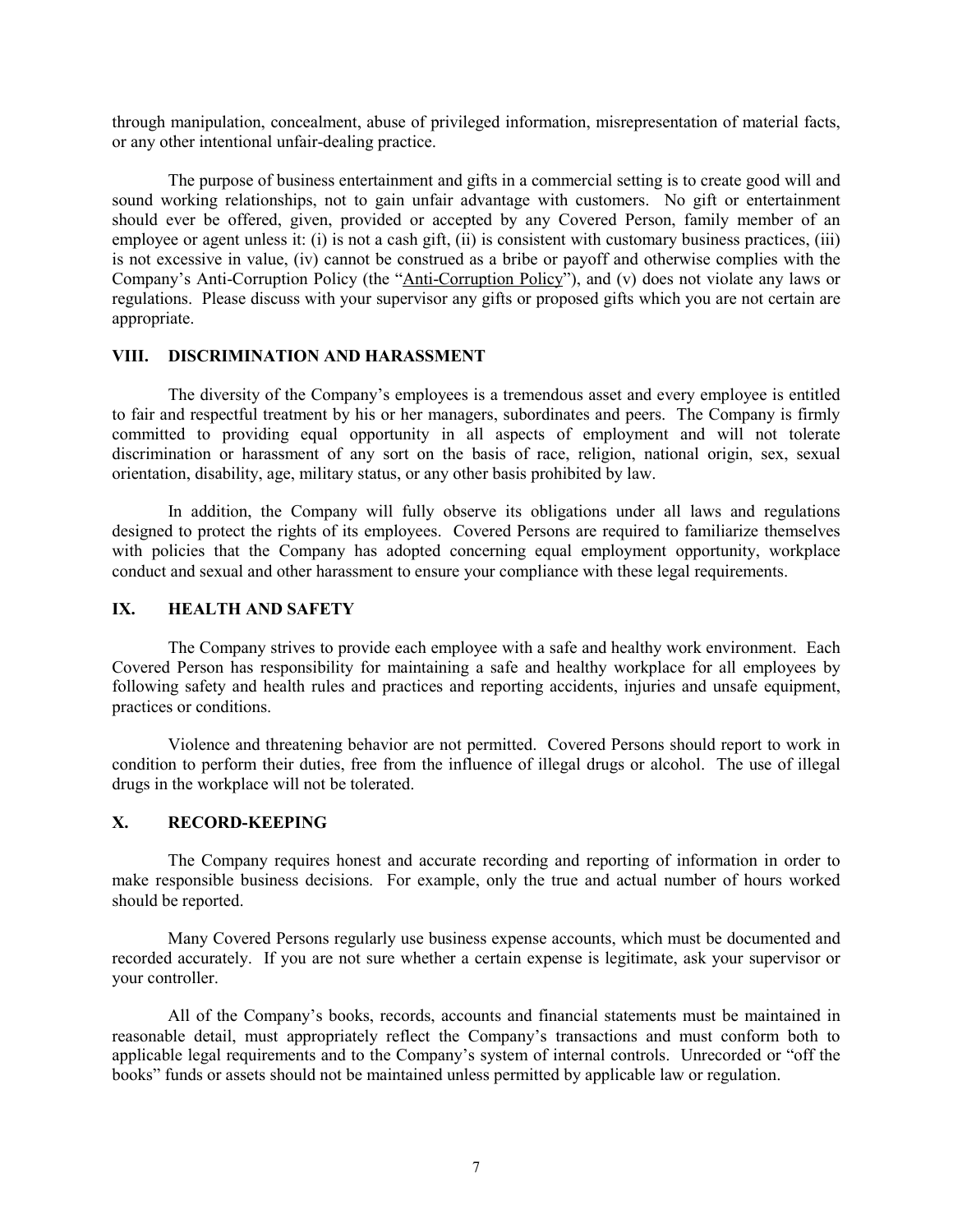Business records and communications often become public, and we should avoid exaggeration, derogatory remarks, guesswork or inappropriate characterizations of people and companies that can be misunderstood. This applies equally to email, internal memos and formal reports. In the event of litigation or governmental investigation, please consult the Legal Department, or alternatively, the CFO.

## **XI. CONFIDENTIALITY**

Covered Persons must maintain the confidentiality of confidential information entrusted to them by the Company or its customers, except when disclosure is authorized by the Legal Department, or alternatively, the CFO, or required by laws or regulations. Confidential information includes all nonpublic information that might be of use to competitors, or harmful to the Company or its customers, if disclosed. It also includes information that suppliers and customers have entrusted to us. The obligation to preserve confidential information continues even after employment ends.

## **XII. PROTECTION AND PROPER USE OF COMPANY ASSETS**

All Covered Persons should endeavor to protect the Company's assets and ensure their efficient use. Theft, carelessness and waste have a direct impact on the Company's profitability. Any suspected incident of fraud or theft should be immediately reported for investigation. Company equipment should not be used for non-Company business, though incidental personal use may be permitted.

The obligation of Covered Persons to protect the Company's assets includes its proprietary information. Proprietary information includes intellectual property such as trade secrets, patents, trademarks and copyrights, as well as business, marketing and service plans, engineering and manufacturing ideas, designs, databases, records, salary information and any unpublished financial data and reports. Unauthorized use or distribution of this information would violate Company policy. It could also be illegal and result in civil or even criminal penalties.

# **XIII. OTHER RULES**

#### **Tell the Truth**

The Company's commitment to integrity in business includes a special emphasis on candor. We must be honest in all communications with one another, the Company's customers, and governmental agencies and officials. We must keep complete and accurate business records. Only by being honest and forthcoming will the Company merit the respect and trust it needs to carry on its business operations successfully.

#### **Discharge Duty to Cooperate and Corporate Advocacy**

All Covered Persons have a duty to cooperate with the Company in all legal matters and internal investigations. The Company's businesses may contemplate or engage in activities with respect to which governmental agencies, public interest groups and others may take conflicting positions. You are reminded to escalate inquiries to an appropriate representative to handle any communication on the Company's position or opinion in such matters.

#### **Optimizing Diverse Talents**

The Company has a strong commitment to diversity. The Company's goal is to develop an environment that is inclusive and maximizes the diverse talents, backgrounds and perspectives of all employees and Covered Persons.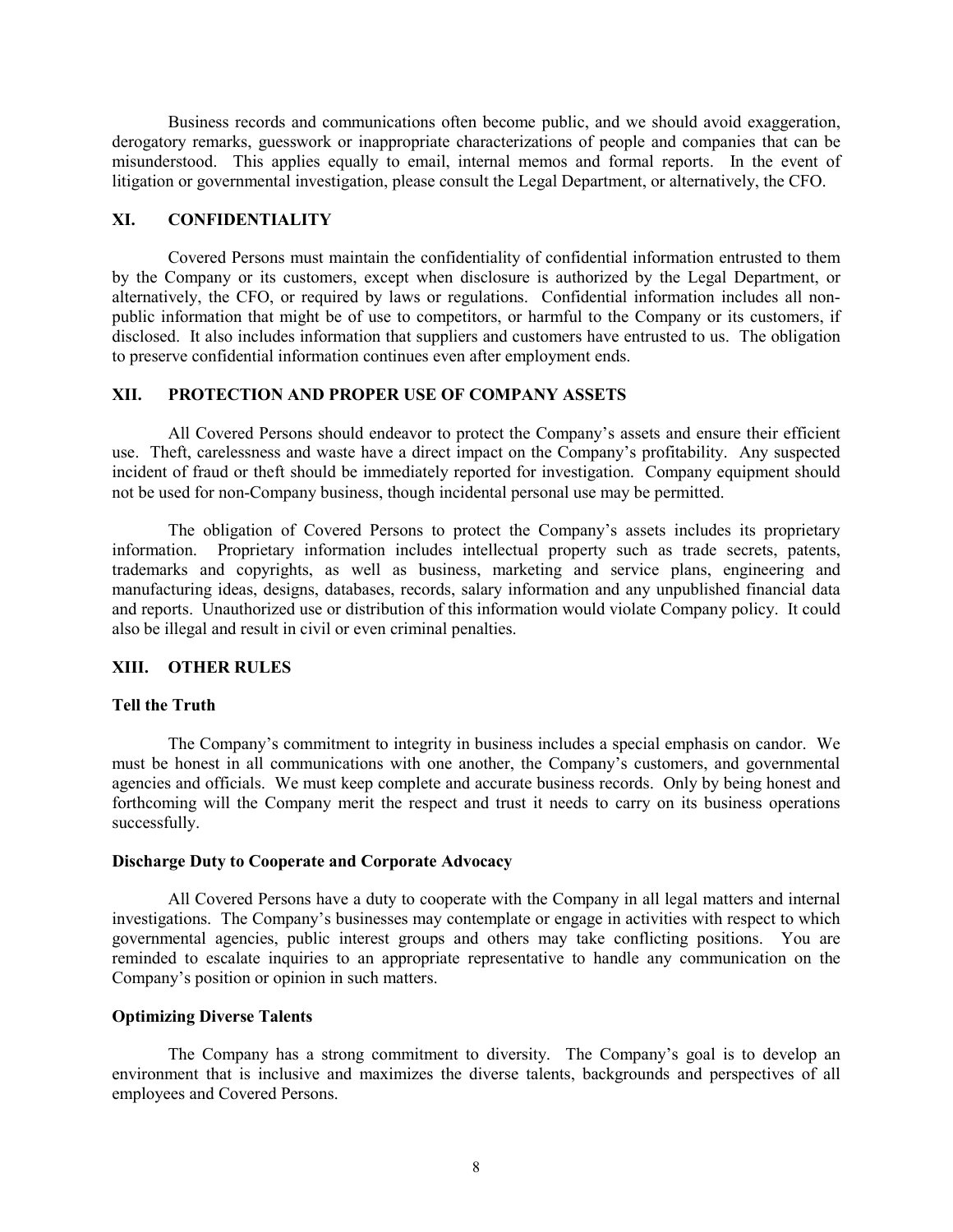#### **Support a Professional Environment**

The Company requires that all Company activities be conducted, and all Company resources be used, in a manner that supports the Company's values and principles of conduct outlined throughout this Code, respects the rights of employees, vendors and customers and upholds the Company's reputation. Covered Persons are expected to act in a professional manner at all times and not engage in inappropriate activities while on Company business, when participating in business-related entertainment, or when otherwise representing or acting on behalf of the Company. Do not make any unauthorized public statement on behalf of the Company.

# **XIV. PAYMENTS TO GOVERNMENT PERSONNEL**

The U.S. Foreign Corrupt Practices Act prohibits giving anything of value, directly or indirectly, to officials of foreign governments or foreign political candidates in order to obtain or retain business. It is strictly prohibited to make illegal payments to government officials of any country.

In addition, the U.S. government has a number of laws and regulations regarding business gratuities which may be accepted by U.S. government personnel. The promise, offer or delivery to an official or employee of the U.S. government of a gift, favor or other gratuity in violation of these rules would not only violate Company policy but could also be a criminal offense. State and local governments, as well as foreign governments, may have similar rules.

All Covered Persons are subject to the Anti-Corruption Policy. The terms of this policy provide additional guidance in this area. In addition, the Legal Department, or alternatively, the CFO, can provide you with assistance in this area.

# **XV. WAIVERS OF THIS CODE OF BUSINESS CONDUCT AND ETHICS**

Any waiver of this Code for executive officers, directors, or any employees may be made only by the Board and will be promptly disclosed, along with the reasons for the waiver, as required by law or the regulations of Nasdaq.

## **XVI. REPORTING ANY ILLEGAL OR UNETHICAL BEHAVIOR**

Covered Persons are encouraged to talk to supervisors, managers or other appropriate personnel about observed illegal or unethical behavior and when in doubt about the best course of action in a particular situation. It is the policy of the Company not to allow retaliation for reports of misconduct by others made in good faith by Covered Persons. All Covered Persons have a duty to cooperate with the Company in all legal matters and internal investigations.

Any Covered Persons may submit a good faith concern regarding questionable accounting or auditing matters without fear of dismissal or retaliation of any kind.

Covered Persons may submit reports of violations of this Code on the Attachment to Acknowledgement of Code and Certification Form, attached as Exhibit II hereto.

#### **XVII. COMPLIANCE PROCEDURES**

All Covered Persons are responsible for knowing and complying with all Company policies, including this Code, as they may be updated from time to time. Company policies are available for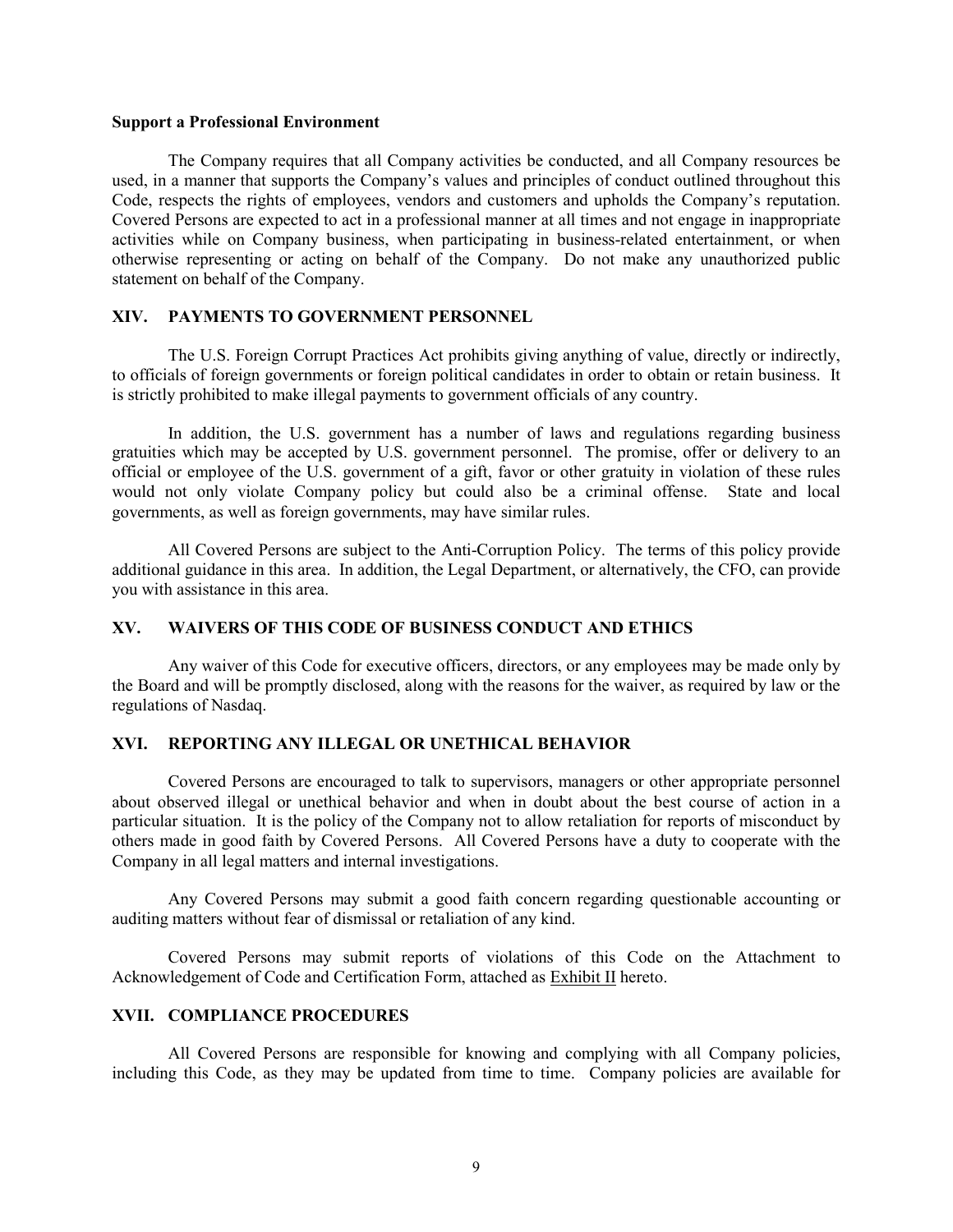review through Human Resources and/or the other functional departments that own their respective policies.

We must all work to ensure prompt and consistent action against violations of this Code. However, in some situations it is difficult to know if a violation has occurred. Since we cannot anticipate every situation that will arise, it is important that we have a way to approach a new question or problem. These are the steps to keep in mind:

- Make sure you have all the facts. In order to reach the right solutions, we must be as fully informed as possible.
- Ask yourself: What specifically am I being asked to do? Does it seem unethical or improper? This will enable you to focus on the specific question you are faced with, and the alternatives you have. Use your judgment and common sense; if something seems unethical or improper, it probably is.
- Clarify your responsibility and role. In most situations, there is shared responsibility. Are your colleagues informed? It may help to get others involved and discuss the problem.
- Discuss the problem with your supervisor. This is the basic guidance for all situations. In many cases, your supervisor will be more knowledgeable about the question and will appreciate being brought into the decision-making process. Remember that it is your supervisor's responsibility to help solve problems.
- Seek help from Company resources. In the rare case where it may not be appropriate to discuss an issue with your supervisor, or where you do not feel comfortable approaching your supervisor with your question, discuss it locally with your office manager, your Human Resources manager or the Legal Department, or alternatively the CFO.
- You may report ethical violations in confidence and without fear of retaliation. If your situation requires that your identity be kept secret, your anonymity will be protected. The Company does not permit retaliation of any kind against employees for good faith reports of ethical violations.
- Always ask first, act later. If you are unsure of what to do in any situation, seek guidance *before you act.*

# **XVIII. IMPLEMENTATION OF THIS CODE**

### **Distribution and Acknowledgements**

This Code shall be distributed to all Covered Persons, wherever located, and to all new Company hires at the time of their employment. All Covered Persons shall sign an acknowledgement (attached hereto as **Exhibit I** and hereinafter referred to as an "Acknowledgement") that they have read, understood and agree to comply with this Code, including, without limitation the Discriminatory and Harassment policy included under Section VIII of this Code. Each Covered Person shall be required to certify, in writing, compliance with this Code annually.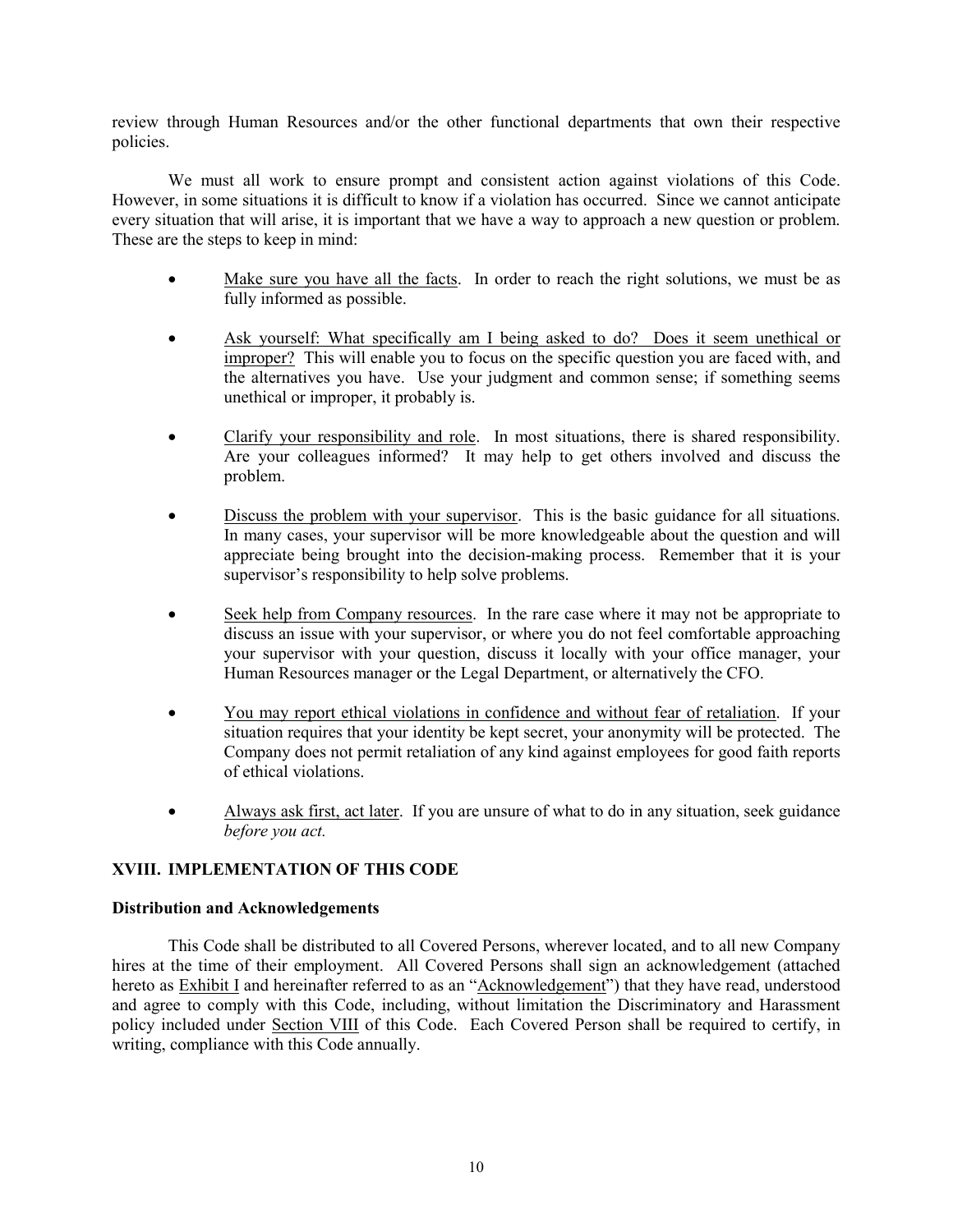# **Audits and Compliance**

Human Resources is responsible for:

- 1. maintaining a record that all new hires have received a copy of this Code as part of their orientation; and
- 2. obtaining all required Acknowledgments from Covered Persons.

The head of Human Resources shall confirm annually to the Company's CFO that all Acknowledgements have been obtained.

Compliance with this Code will periodically be tested by audits conducted by the Company, the Privacy Officer, or other persons retained by the Company for the purpose of monitoring or auditing such compliance.

# **XIX. PRIVACY OFFICER CONTACT INFORMATION**

Privacy Officer: Kendall R. Hoyd

Email: khoyd@selectinteriorconcepts.com

Phone: (714) 701-4357

Alternative Contact: c/o Select Interior Concepts, Inc. 4900 E. Hunter Ave. Anaheim, CA 92807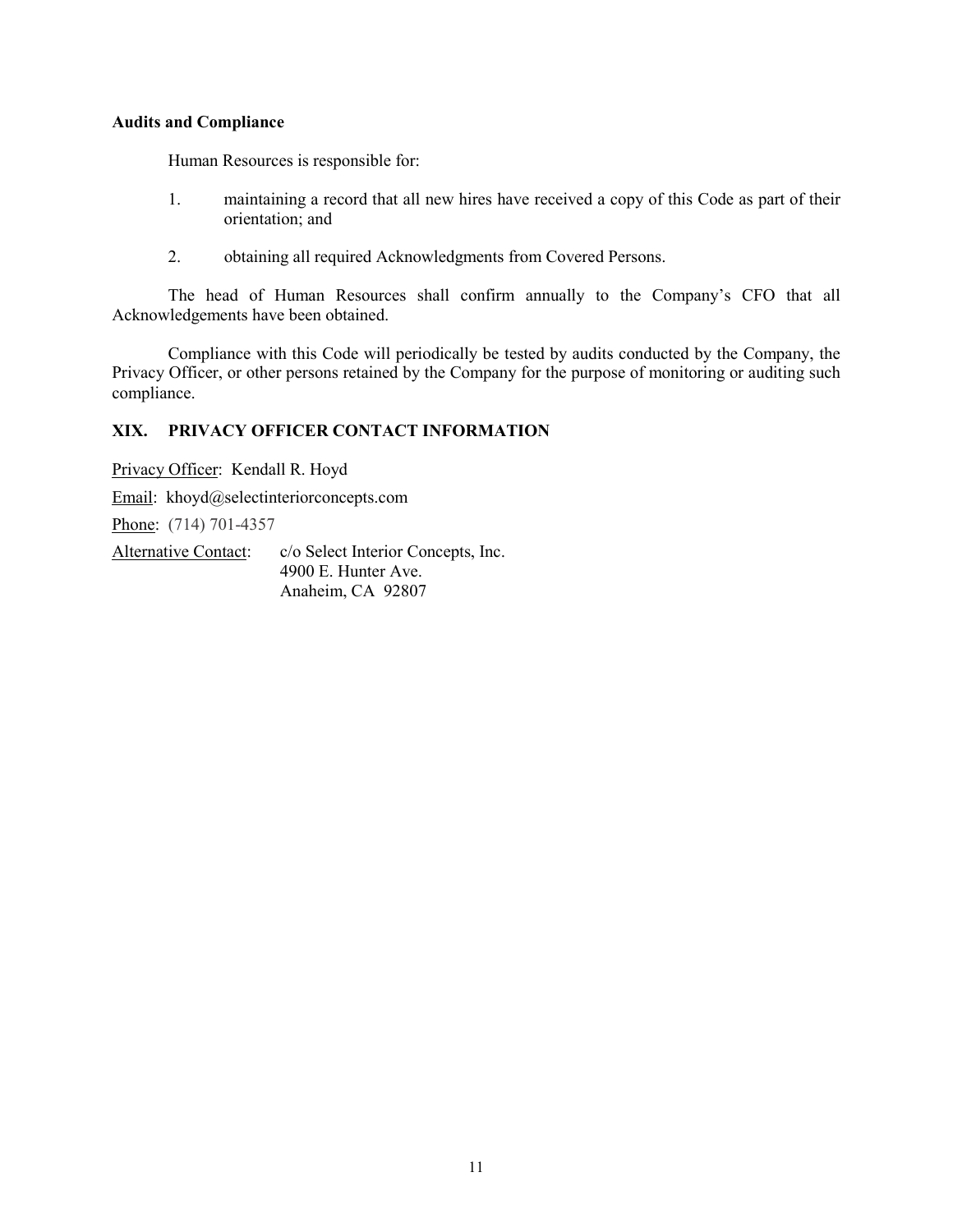# **EXHIBIT I**

### **ACKNOWLEDGEMENT & CERTIFICATION**

I hereby acknowledge and certify that I have received and read and am in compliance with the Code of Business Conduct and Ethics, effective as of July 15, 2018 (the "Code"), of Select Interior Concepts, Inc., a Delaware corporation (the "Company").

I have completed the attachment hereto to the best of my knowledge and in so doing, have identified any actual or suspected violations of the Code of which I have any knowledge as of the date of my signature below.

I further acknowledge that non-compliance, failure to sign this acknowledgment and certification, and false or incomplete reporting of violations may result in corrective action, up to and including, but not limited to, termination.

#### **Acknowledgement Instructions**

### **Part I: Acknowledgement of Code**

My acknowledgement is shown by selecting "Yes" on the following statements and name, signature, date below:

I have read the attached Code.

| $\Box$ Yes | $\vert$   No |
|------------|--------------|
|------------|--------------|

I understand my responsibilities as defined within the Code.

| Y<br>' es | No |
|-----------|----|
|-----------|----|

Name:

Signature:

Date:

### **Part II: Attachment to Acknowledgement of Code and Certification Form**

*Part II is only to be completed if you can answer "yes" to any of the following questions or if you are aware of any suspected violations of this Code.*

*If you can answer "yes," please print the next page and provide details to any of the following questions. Complete the Attachment to Acknowledgement of Code and Certification Form and submit the original to Human Resources or the Privacy Officer, as soon as possible (within 5 business days). Use additional pages if necessary.*